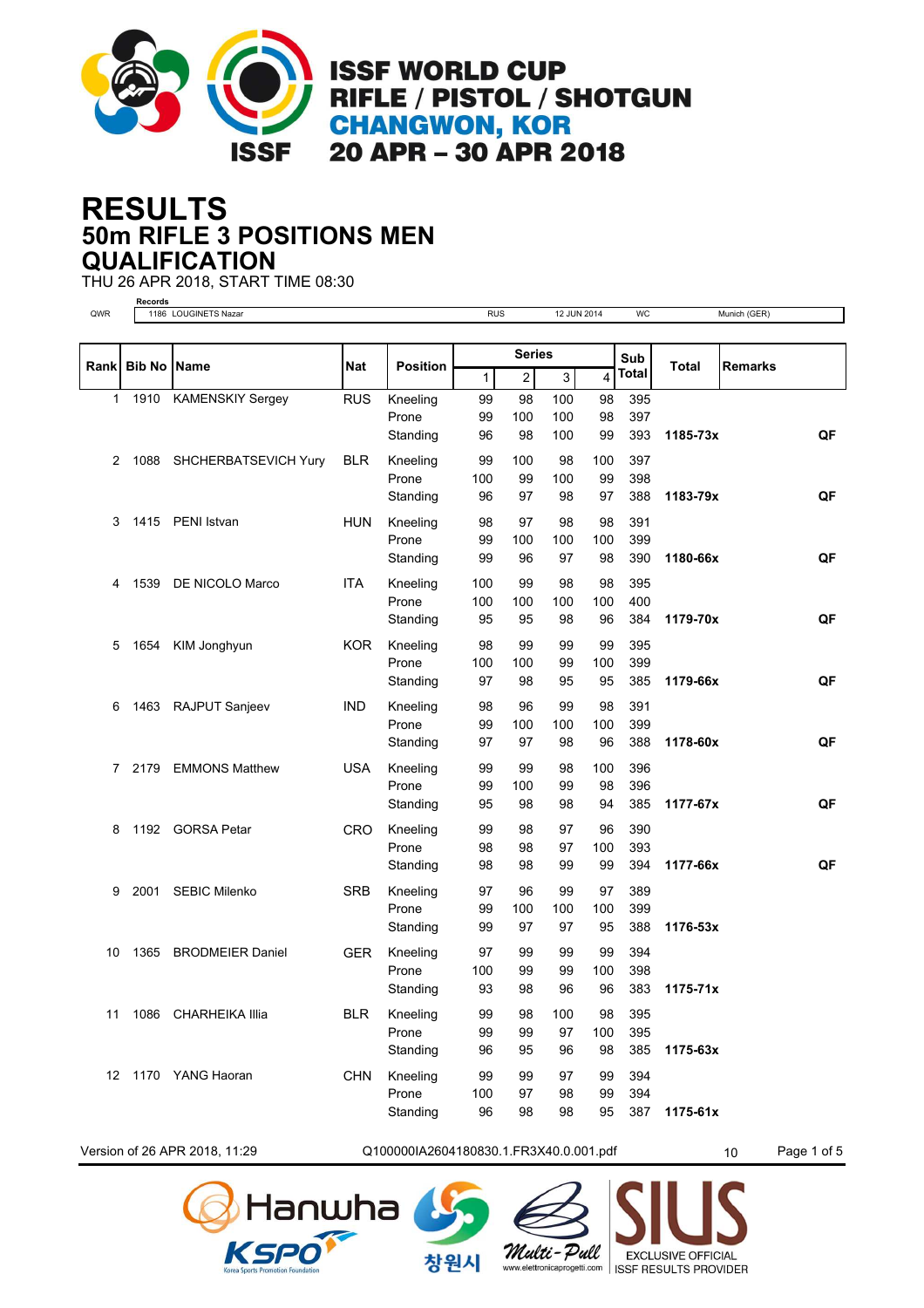| <b>Rank</b> | <b>Bib No Name</b> |                               | Nat        | <b>Position</b>                        |          | <b>Series</b> |              | Sub<br>Total |              | <b>Remarks</b> |                   |
|-------------|--------------------|-------------------------------|------------|----------------------------------------|----------|---------------|--------------|--------------|--------------|----------------|-------------------|
|             |                    |                               |            |                                        | 1        | 2             | $\mathbf{3}$ | 4            | <b>Total</b> |                |                   |
| 13          |                    | 1156 SHEN Zhengyu             | <b>CHN</b> | Kneeling                               | 98       | 100           | 99           | 97           | 394          |                |                   |
|             |                    |                               |            | Prone                                  | 100      | 97            | 99           | 99           | 395          |                |                   |
|             |                    |                               |            | Standing                               | 98       | 97            | 96           | 95           | 386          | 1175-60x       |                   |
| 14          | 1921               | MASLENNIKOV Vladimir          | <b>RUS</b> | Kneeling                               | 96       | 97            | 97           | 97           | 387          |                |                   |
|             |                    |                               |            | Prone                                  | 99       | 100           | 99           | 100          | 398          |                |                   |
|             |                    |                               |            | Standing                               | 99       | 96            | 96           | 98           | 389          | 1174-67x       |                   |
| 15          | 1290               | KURKI Juho                    | <b>FIN</b> | Kneeling                               | 96       | 98            | 97           | 100          | 391          |                |                   |
|             |                    |                               |            | Prone                                  | 99       | 99            | 98           | 100          | 396          |                |                   |
|             |                    |                               |            | Standing                               | 97       | 98            | 95           | 97           | 387          | 1174-66x       |                   |
| 16          |                    | 1919 LOUGINETS Nazar          | <b>RUS</b> | Kneeling                               | 96       | 98            | 95           | 98           | 387          |                |                   |
|             |                    |                               |            | Prone                                  | 99       | 100           | 100          | 99           | 398          |                |                   |
|             |                    |                               |            | Standing                               | 98       | 97            | 97           | 96           | 388          | 1173-66x       |                   |
| 17          |                    | 1473 SHEORAN Akhil            | <b>IND</b> | Kneeling                               | 98       | 99            | 99           | 98           | 394          |                |                   |
|             |                    |                               |            | Prone                                  | 99       | 99            | 99           | 99           | 396          |                |                   |
|             |                    |                               |            | Standing                               | 93       | 99            | 94           | 96           | 382          | 1172-67x       |                   |
| 18          |                    | 2185 KOZENIESKY Lucas         | <b>USA</b> | Kneeling                               | 98       | 100           | 98           | 99           | 395          |                |                   |
|             |                    |                               |            | Prone                                  | 100      | 99            | 99           | 98           | 396          |                |                   |
|             |                    |                               |            | Standing                               | 97       | 92            | 98           | 94           | 381          | 1172-65x       |                   |
|             |                    | 1418 SIDI Peter               | <b>HUN</b> |                                        |          |               |              |              |              |                |                   |
| 19          |                    |                               |            | Kneeling<br>Prone                      | 98<br>99 | 99<br>98      | 97<br>99     | 97<br>100    | 391<br>396   |                |                   |
|             |                    |                               |            | Standing                               | 98       | 96            | 96           | 95           | 385          | 1172-64x       |                   |
|             |                    |                               |            |                                        |          |               |              |              |              |                |                   |
| 20          |                    | 1626 CHEON Min Ho             | <b>KOR</b> | Kneeling                               | 96       | 98            | 97           | 94           | 385          |                |                   |
|             |                    |                               |            | Prone<br>Standing                      | 97<br>96 | 100<br>99     | 100<br>99    | 100<br>96    | 397<br>390   | 1172-62x       |                   |
|             |                    |                               |            |                                        |          |               |              |              |              |                |                   |
| 21          |                    | 2162 TSARKOV Oleh             | <b>UKR</b> | Kneeling                               | 97       | 99            | 99           | 96           | 391          |                |                   |
|             |                    |                               |            | Prone                                  | 100      | 98            | 100          | 98           | 396          |                |                   |
|             |                    |                               |            | Standing                               | 97       | 98            | 95           | 95           | 385          | 1172-60x       |                   |
| 22          |                    | 2002 STEFANOVIC Milutin       | <b>SRB</b> | Kneeling                               | 98       | 99            | 97           | 98           | 392          |                |                   |
|             |                    |                               |            | Prone                                  | 98       | 99            | 100          | 99           | 396          |                |                   |
|             |                    |                               |            | Standing                               | 97       | 96            | 95           | 96           | 384          | 1172-50x       |                   |
| 23          |                    | 1788 FLATLA Oyvind            | NOR.       | Kneeling                               | 99       | 97            | 96           | 97           | 389          |                |                   |
|             |                    |                               |            | Prone                                  | 99       | 99            | 100          | 99           | 397          |                |                   |
|             |                    |                               |            | Standing                               | 95       | 96            | 98           | 96           | 385          | 1171-54x       |                   |
| 24          |                    | 1458 KUSALE Swapnil           | <b>IND</b> | Kneeling                               | 98       | 96            | 98           | 99           | 391          |                |                   |
|             |                    |                               |            | Prone                                  | 100      | 100           | 99           | 99           | 398          |                |                   |
|             |                    |                               |            | Standing                               | 97       | 95            | 95           | 95           | 382          | 1171-52x       |                   |
| 25          |                    | 1037 PICKL Bernhard           | AUT        | Kneeling                               | 97       | 99            | 96           | 98           | 390          |                |                   |
|             |                    |                               |            | Prone                                  | 100      | 99            | 99           | 100          | 398          |                |                   |
|             |                    |                               |            | Standing                               | 95       | 97            | 96           | 95           | 383          | 1171-48x       |                   |
| 26          |                    | 1148 HUI Zicheng              | <b>CHN</b> | Kneeling                               | 100      | 98            | 99           | 99           | 396          |                |                   |
|             |                    |                               |            | Prone                                  | 97       | 99            | 96           | 100          | 392          |                |                   |
|             |                    |                               |            | Standing                               | 94       | 95            | 97           | 96           | 382          | 1170-67x       |                   |
| 27          | 1366               | <b>DALLINGER Maximilian</b>   | <b>GER</b> | Kneeling                               | 98       | 100           | 97           | 96           | 391          |                |                   |
|             |                    |                               |            | Prone                                  | 99       | 100           | 99           | 100          | 398          |                |                   |
|             |                    |                               |            | Standing                               | 94       | 96            | 95           | 96           | 381          | 1170-65x       |                   |
| 28          |                    | 2190 MCPHAIL Michael          | <b>USA</b> | Kneeling                               | 99       | 97            | 96           | 98           | 390          |                |                   |
|             |                    |                               |            | Prone                                  | 100      | 100           | 99           | 100          | 399          |                |                   |
|             |                    |                               |            | Standing                               | 95       | 97            | 97           | 92           | 381          | 1170-64x       |                   |
| 29          |                    | 2153 KULISH Serhiy            | <b>UKR</b> | Kneeling                               | 98       | 99            | 97           | 96           | 390          |                |                   |
|             |                    |                               |            | Prone                                  | 100      | 99            | 99           | 99           | 397          |                |                   |
|             |                    |                               |            | Standing                               | 98       | 95            | 93           | 97           | 383          | 1170-61x       |                   |
|             |                    |                               |            |                                        |          |               |              |              |              |                |                   |
|             |                    | Version of 26 APR 2018, 11:29 |            | Q100000IA2604180830.1.FR3X40.0.001.pdf |          |               |              |              |              |                | Page 2 of 5<br>10 |







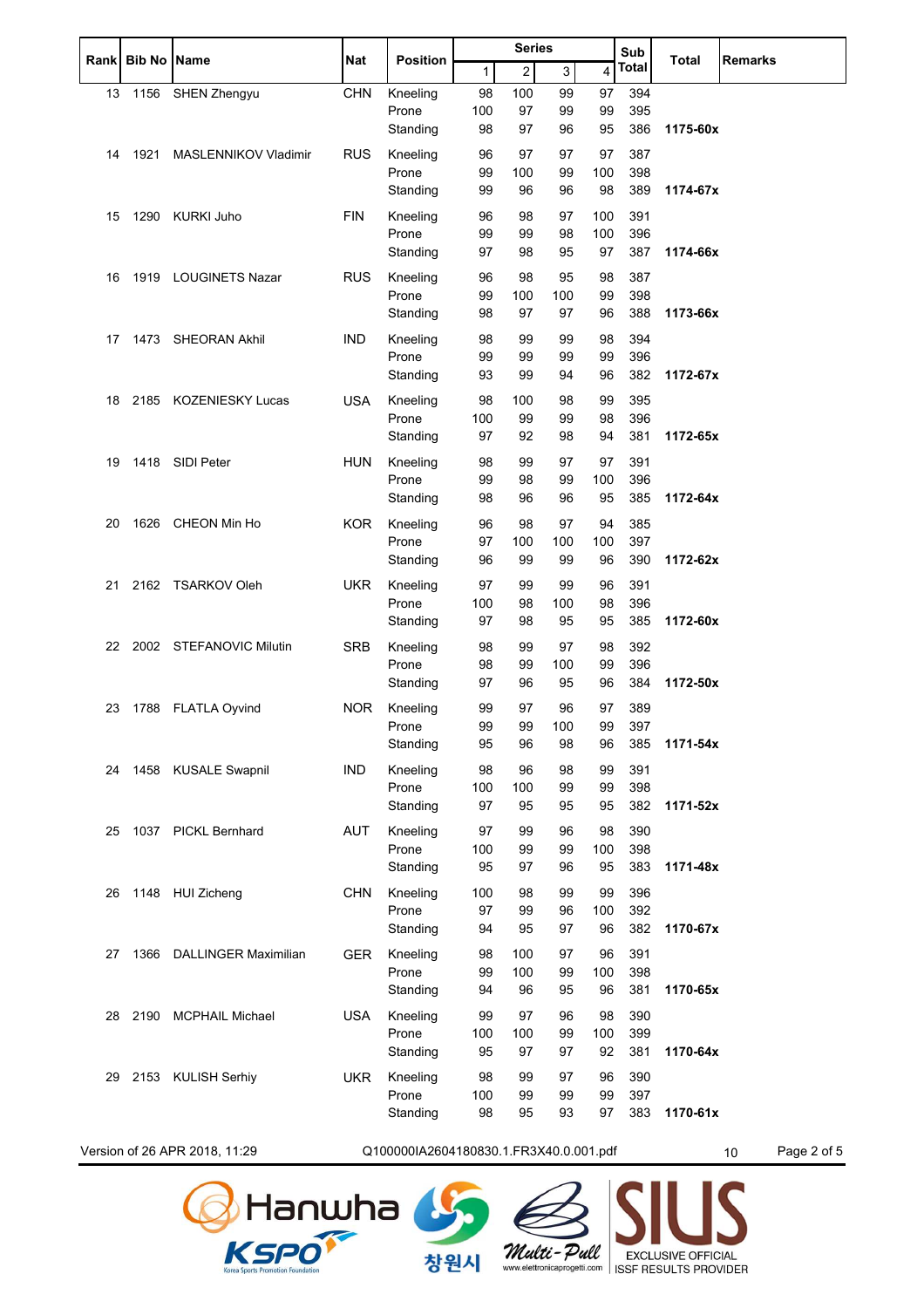| Rankl | <b>Bib No Name</b> |                          | Nat        | <b>Position</b>   | <b>Series</b> |                |           |            | Sub          |          | <b>Remarks</b> |
|-------|--------------------|--------------------------|------------|-------------------|---------------|----------------|-----------|------------|--------------|----------|----------------|
|       |                    |                          |            |                   | 1             | $\overline{c}$ | 3         | 4          | <b>Total</b> | Total    |                |
| 30    | 1329               | <b>RAYNAUD Alexis</b>    | <b>FRA</b> | Kneeling          | 94            | 99             | 99        | 96         | 388          |          |                |
|       |                    |                          |            | Prone             | 99            | 96             | 100       | 100        | 395          |          |                |
|       |                    |                          |            | Standing          | 95            | 99             | 96        | 97         | 387          | 1170-57x |                |
| 31    |                    | 2012 LOCHBIHLER Jan      | SUI        | Kneeling          | 99            | 98             | 96        | 97         | 390          |          |                |
|       |                    |                          |            | Prone             | 100           | 100            | 100       | 98         | 398          |          |                |
|       |                    |                          |            | Standing          | 94            | 98             | 93        | 97         | 382          | 1170-57x |                |
| 32    | 1575               | MATSUMOTO Takayuki       | <b>JPN</b> | Kneeling          | 100           | 99             | 95        | 96         | 390          |          |                |
|       |                    |                          |            | Prone             | 99            | 98             | 97        | 99         | 393          |          |                |
|       |                    |                          |            | Standing          | 96            | 97             | 97        | 97         | 387          | 1170-56x |                |
| 33    | 1040               | SCHMIRL Alexander        | <b>AUT</b> | Kneeling          | 98            | 96             | 96        | 97         | 387          |          |                |
|       |                    |                          |            | Prone<br>Standing | 100<br>98     | 98<br>93       | 99<br>98  | 100<br>97  | 397<br>386   | 1170-55x |                |
|       |                    |                          |            |                   |               |                |           |            |              |          |                |
| 34    | 1330               | SAUVEPLANE Valerian      | <b>FRA</b> | Kneeling          | 98            | 98             | 99        | 96         | 391          |          |                |
|       |                    |                          |            | Prone<br>Standing | 100<br>93     | 98<br>98       | 99<br>97  | 100<br>93  | 397<br>381   | 1169-68x |                |
|       |                    |                          |            |                   |               |                |           |            |              |          |                |
| 35    | 1199               | <b>PETANJEK Borna</b>    | <b>CRO</b> | Kneeling          | 95            | 98             | 97        | 97         | 387          |          |                |
|       |                    |                          |            | Prone<br>Standing | 99<br>93      | 99<br>98       | 99<br>97  | 98<br>99   | 395<br>387   | 1169-61x |                |
|       |                    |                          |            |                   |               |                |           |            |              |          |                |
| 36    |                    | 2161 SUKHORUKOV Yuriy    | <b>UKR</b> | Kneeling<br>Prone | 93<br>100     | 98             | 97        | 100<br>100 | 388<br>399   |          |                |
|       |                    |                          |            | Standing          | 97            | 99<br>97       | 100<br>94 | 94         | 382          | 1169-59x |                |
|       |                    |                          |            |                   |               |                |           |            |              |          |                |
| 37    | 1533               | <b>BACCI Lorenzo</b>     | <b>ITA</b> | Kneeling<br>Prone | 96<br>99      | 97<br>97       | 98<br>98  | 99<br>99   | 390<br>393   |          |                |
|       |                    |                          |            | Standing          | 96            | 96             | 95        | 98         | 385          | 1168-64x |                |
|       |                    | <b>RUMPLER Gernot</b>    | <b>AUT</b> |                   |               | 97             | 95        |            | 386          |          |                |
| 38    | 1038               |                          |            | Kneeling<br>Prone | 96<br>97      | 100            | 100       | 98<br>100  | 397          |          |                |
|       |                    |                          |            | Standing          | 96            | 96             | 96        | 97         | 385          | 1168-53x |                |
| 39    |                    | 2013 LORETAN Pascal      | SUI        | Kneeling          | 96            | 96             | 97        | 100        | 389          |          |                |
|       |                    |                          |            | Prone             | 97            | 100            | 99        | 100        | 396          |          |                |
|       |                    |                          |            | Standing          | 97            | 94             | 96        | 95         | 382          | 1167-60x |                |
| 40    | 1247               | <b>JAKOBSEN Esben</b>    | DEN        | Kneeling          | 99            | 98             | 99        | 97         | 393          |          |                |
|       |                    |                          |            | Prone             | 97            | 99             | 99        | 100        | 395          |          |                |
|       |                    |                          |            | Standing          | 96            | 95             | 94        | 94         | 379          | 1167-60x |                |
| 41    |                    | 1532 ARMIRAGLIO Riccardo | <b>ITA</b> | Kneeling          | 98            | 97             | 95        | 94         | 384          |          |                |
|       |                    |                          |            | Prone             | 99            | 100            | 97        | 97         | 393          |          |                |
|       |                    |                          |            | Standing          | 98            | 98             | 98        | 96         | 390          | 1167-47x |                |
| 42    | 1221               | <b>HRCKULAK David</b>    | <b>CZE</b> | Kneeling          | 97            | 95             | 99        | 97         | 388          |          |                |
|       |                    |                          |            | Prone             | 99            | 100            | 98        | 98         | 395          |          |                |
|       |                    |                          |            | Standing          | 97            | 96             | 95        | 95         | 383          | 1166-63x |                |
| 43    | 2000               | PLETIKOSIC Stevan        | <b>SRB</b> | Kneeling          | 98            | 99             | 97        | 98         | 392          |          |                |
|       |                    |                          |            | Prone             | 99            | 100            | 98        | 98         | 395          |          |                |
|       |                    |                          |            | Standing          | 94            | 95             | 95        | 95         | 379          | 1166-61x |                |
| 44    |                    | 2051 OLSSON Karl         | <b>SWE</b> | Kneeling          | 97            | 98             | 99        | 99         | 393          |          |                |
|       |                    |                          |            | Prone             | 99            | 97             | 99        | 98         | 393          |          |                |
|       |                    |                          |            | Standing          | 95            | 96             | 94        | 94         | 379          | 1165-60x |                |
| 45    |                    | 1817 ALKHATRI Hamed Said | OMA        | Kneeling          | 98            | 98             | 97        | 97         | 390          |          |                |
|       |                    |                          |            | Prone             | 97            | 99             | 99        | 100        | 395          |          |                |
|       |                    |                          |            | Standing          | 95            | 96             | 92        | 97         | 380          | 1165-53x |                |
| 46    |                    | 1592 YAMASHITA Toshikazu | <b>JPN</b> | Kneeling          | 99            | 96             | 95        | 99         | 389          |          |                |
|       |                    |                          |            | Prone             | 98            | 100            | 97        | 98         | 393          |          |                |
|       |                    |                          |            | Standing          | 98            | 93             | 95        | 97         | 383          | 1165-51x |                |
|       |                    |                          |            |                   |               |                |           |            |              |          |                |

Version of 26 APR 2018, 11:29 Q100000IA2604180830.1.FR3X40.0.001.pdf 10 Page 3 of 5

창원시





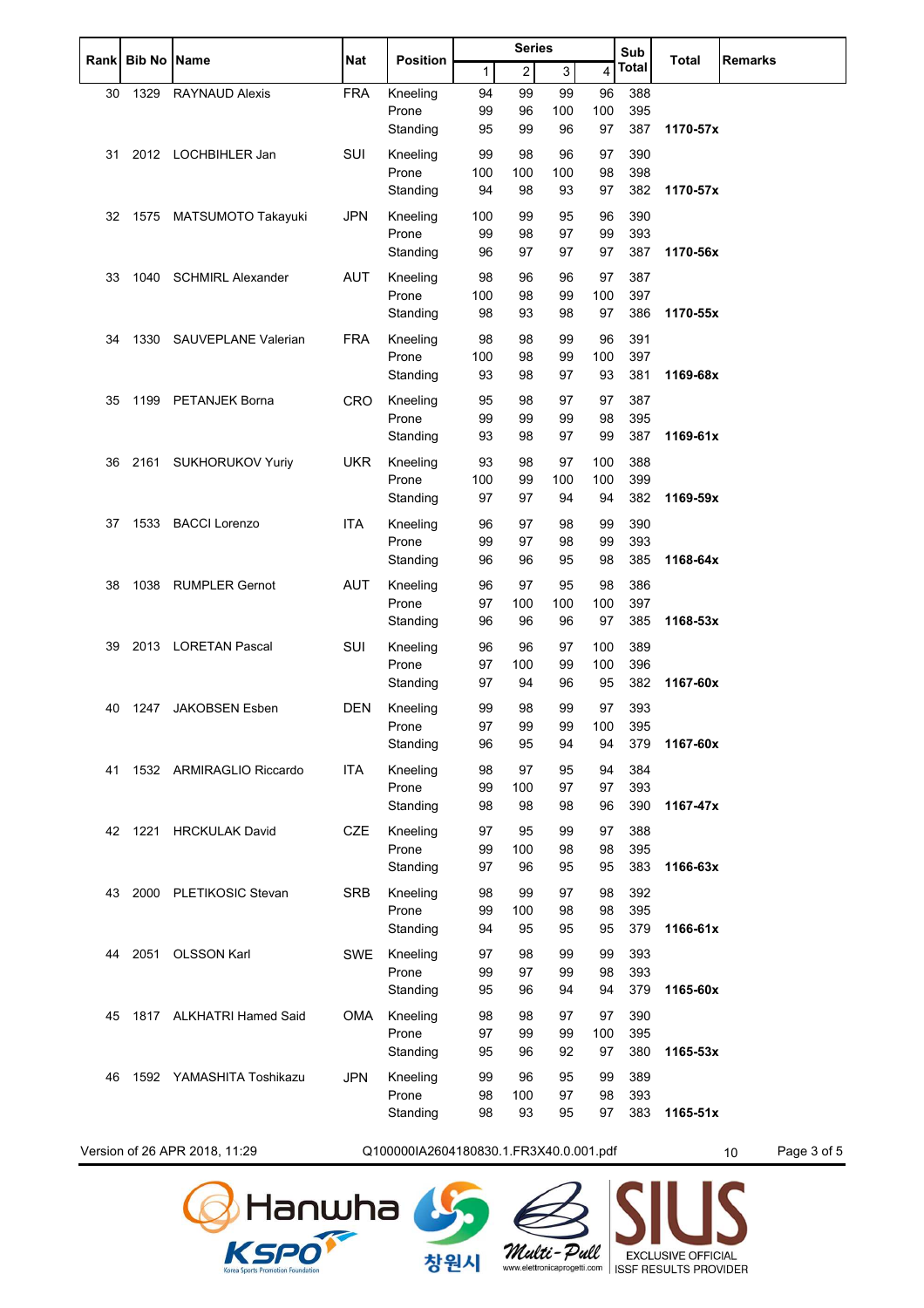|    | Rank Bib No Name |                          | Nat        | <b>Position</b>   | <b>Series</b> |                |           |           | Sub          |          | <b>Remarks</b> |
|----|------------------|--------------------------|------------|-------------------|---------------|----------------|-----------|-----------|--------------|----------|----------------|
|    |                  |                          |            |                   | 1             | $\overline{2}$ | 3         | 4         | <b>Total</b> | Total    |                |
| 47 | 1657             | KIM Sang Do              | <b>KOR</b> | Kneeling          | 96            | 97             | 98        | 95        | 386          |          |                |
|    |                  |                          |            | Prone             | 97            | 97             | 100       | 100       | 394          |          |                |
|    |                  |                          |            | Standing          | 97            | 96             | 96        | 96        | 385          | 1165-49x |                |
| 48 |                  | 1617 YURKOV Yuriy        | <b>KAZ</b> | Kneeling          | 94            | 97             | 97        | 96        | 384          |          |                |
|    |                  |                          |            | Prone             | 100           | 99             | 100       | 98        | 397          |          |                |
|    |                  |                          |            | Standing          | 96            | 94             | 98        | 95        | 383          | 1164-52x |                |
| 49 | 1126             | <b>RIZOV Anton</b>       | <b>BUL</b> | Kneeling          | 96            | 97             | 95        | 97        | 385          |          |                |
|    |                  |                          |            | Prone<br>Standing | 98<br>99      | 99<br>99       | 98<br>92  | 100<br>94 | 395<br>384   | 1164-50x |                |
|    |                  |                          |            |                   |               |                |           |           |              |          |                |
| 50 | 1849             | <b>BARTNIK Tomasz</b>    | POL        | Kneeling<br>Prone | 95<br>98      | 97<br>99       | 98<br>96  | 97<br>99  | 387<br>392   |          |                |
|    |                  |                          |            | Standing          | 96            | 95             | 96        | 97        | 384          | 1163-52x |                |
|    |                  |                          |            |                   |               |                |           |           |              |          |                |
| 51 | 1189             | DURKOVIC Bojan           | <b>CRO</b> | Kneeling<br>Prone | 98<br>99      | 96<br>100      | 97<br>100 | 98<br>99  | 389<br>398   |          |                |
|    |                  |                          |            | Standing          | 95            | 93             | 92        | 95        | 375          | 1162-52x |                |
| 52 |                  | 1765 NYANTAI Bayaraa     | MGL        | Kneeling          | 92            | 95             | 95        | 98        | 380          |          |                |
|    |                  |                          |            | Prone             | 100           | 98             | 100       | 100       | 398          |          |                |
|    |                  |                          |            | Standing          | 94            | 98             | 97        | 95        | 384          | 1162-50x |                |
| 53 | 1505             | NOROUZIYAN Pourya        | <b>IRI</b> | Kneeling          | 95            | 97             | 98        | 99        | 389          |          |                |
|    |                  |                          |            | Prone             | 100           | 97             | 97        | 95        | 389          |          |                |
|    |                  |                          |            | Standing          | 96            | 94             | 97        | 97        | 384          | 1162-49x |                |
| 54 | 1084             | <b>BUBNOVICH Vitali</b>  | <b>BLR</b> | Kneeling          | 95            | 98             | 95        | 92        | 380          |          |                |
|    |                  |                          |            | Prone             | 97            | 99             | 99        | 98        | 393          |          |                |
|    |                  |                          |            | Standing          | 97            | 99             | 95        | 98        | 389          | 1162-44x |                |
| 55 | 1227             | NYMBURSKY Petr           | CZE        | Kneeling          | 95            | 97             | 97        | 94        | 383          |          |                |
|    |                  |                          |            | Prone             | 100           | 99             | 99        | 98        | 396          |          |                |
|    |                  |                          |            | Standing          | 96            | 96             | 94        | 96        | 382          | 1161-57x |                |
| 56 | 1308             | <b>BAUDOUIN Brian</b>    | <b>FRA</b> | Kneeling          | 94            | 95             | 97        | 98        | 384          |          |                |
|    |                  |                          |            | Prone             | 99            | 98             | 99        | 98        | 394          |          |                |
|    |                  |                          |            | Standing          | 91            | 99             | 97        | 96        | 383          | 1161-54x |                |
| 57 | 1885             | <b>IORDACHE Dragomir</b> | <b>ROU</b> | Kneeling          | 94            | 93             | 96        | 99        | 382          |          |                |
|    |                  |                          |            | Prone             | 97            | 99             | 100       | 100       | 396          |          |                |
|    |                  |                          |            | Standing          | 97            | 95             | 96        | 95        | 383          | 1161-44x |                |
| 58 |                  | 2027 JANY Patrik         | <b>SVK</b> | Kneeling          | 94            | 96             | 96        | 98        | 384          |          |                |
|    |                  |                          |            | Prone<br>Standing | 99<br>95      | 100<br>97      | 97<br>97  | 99<br>92  | 395<br>381   | 1160-50x |                |
|    |                  |                          |            |                   |               |                |           |           |              |          |                |
| 59 |                  | 1250 OVERGAARD Niels H   | <b>DEN</b> | Kneeling          | 97            | 97             | 97        | 95        | 386          |          |                |
|    |                  |                          |            | Prone<br>Standing | 98<br>92      | 100<br>96      | 97<br>96  | 99<br>95  | 394<br>379   | 1159-54x |                |
|    |                  |                          |            |                   |               |                |           |           |              |          |                |
| 60 | 1973             | DEBEVEC Rajmond          | <b>SLO</b> | Kneeling<br>Prone | 94<br>98      | 99<br>100      | 100<br>97 | 98<br>98  | 391<br>393   |          |                |
|    |                  |                          |            | Standing          | 93            | 94             | 92        | 96        | 375          | 1159-47x |                |
| 61 | 1571             | KOBAYASHI Fumiya         | JPN        | Kneeling          | 97            | 98             | 97        | 98        | 390          |          |                |
|    |                  |                          |            | Prone             | 95            | 97             | 98        | 99        | 389          |          |                |
|    |                  |                          |            | Standing          | 94            | 94             | 94        | 98        | 380          | 1159-42x |                |
| 62 |                  | 1105 ABDULJABBAR Husain  | <b>BRN</b> | Kneeling          | 98            | 94             | 97        | 97        | 386          |          |                |
|    |                  |                          |            | Prone             | 100           | 98             | 98        | 98        | 394          |          |                |
|    |                  |                          |            | Standing          | 92            | 94             | 96        | 94        | 376          | 1156-34x |                |
| 63 |                  | 2022 CADEK Zdenek        | <b>SVK</b> | Kneeling          | 99            | 95             | 99        | 96        | 389          |          |                |
|    |                  |                          |            | Prone             | 100           | 99             | 100       | 100       | 399          |          |                |
|    |                  |                          |            | Standing          | 88            | 91             | 94        | 94        | 367          | 1155-53x |                |
|    |                  |                          |            |                   |               |                |           |           |              |          |                |

Version of 26 APR 2018, 11:29 Q100000IA2604180830.1.FR3X40.0.001.pdf 10 Page 4 of 5

창원시